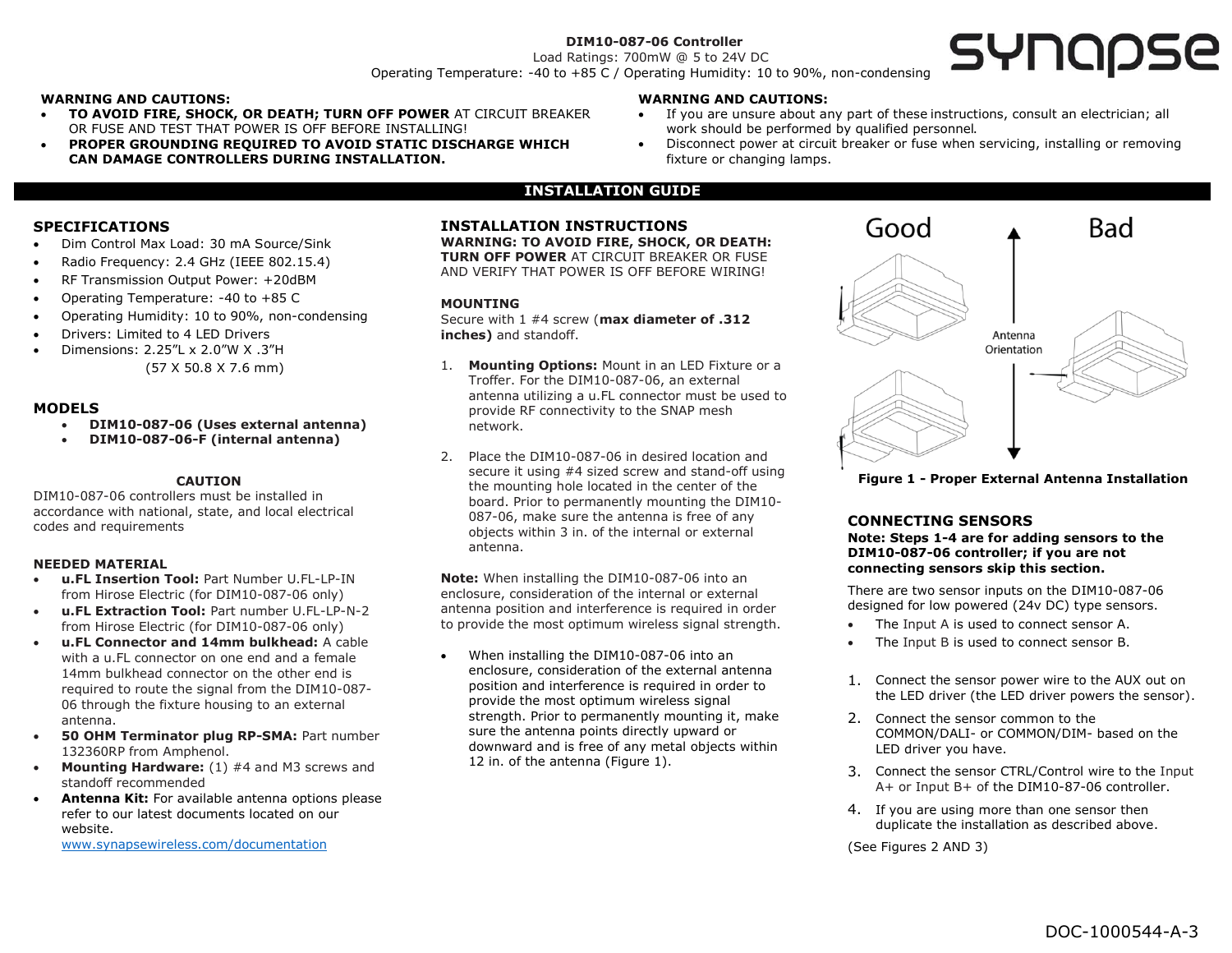## **POWERING THE DIM10-087-06 CONTROLLER**

- 3. Connect the 5-24VDC Aux output from LED driver to the DIM10-087-06.
- 4. Connect the Aux ground from the LED driver to the DIM10-087-06.

(Figure 2 and Figure 3)

## **CONNECTING THE DIMMING CIRCUIT Note: Steps 5-6 are for connecting up to a Standard Dim to Off LED driver; if you are using a DALI 2 LED driver skip to steps 7-8.**

- 5. Connect the DIM- wire on the LED driver to the DIM- output on the DIM10-087-06.
- 6. Connect the DIM+ wire on the LED driver to the DIM+ output on the DIM10-087-06. (See Figure 2)

## **Note: Steps 7-8 are for connecting up to a DALI 2 LED driver.**

- 7. Connect both the DALI– and DIM– from the DIM10-087-06 to the COMMON/DALI- wire on the LED driver.
- 8. Connect the DALI+ from the DIM10-087-06 to the LED driver DALI+. Figure 3 – DALI 2 Wiring Diagram

(See Figure 3)



# **STATUS LED**

## **Note: When the controller is powered the following colors indicate the current status.**

- **Red** = No Network Found (Communication Lost)
- **Blinking Green** = Network Found, Controller Not Configured (Device not yet added to SimplySNAP)
- **Green** = Network Found, Controller Configured (Normal Operation)

# **Figure 2 – Dim to OFF Wiring Diagram**



# **Figure 3 – DALI-2 Wiring Diagram**

· If a single Synapse controller is used to drive the DIM+ input of multiple LED drivers, then all of the DIM- lines from all drivers MUST be directly tied/shorted together to provide a common return/ground to the controller.

· Synapse will not warranty or be liable for designs with any other electronic means of coupling DIM- lines from multiple drivers.

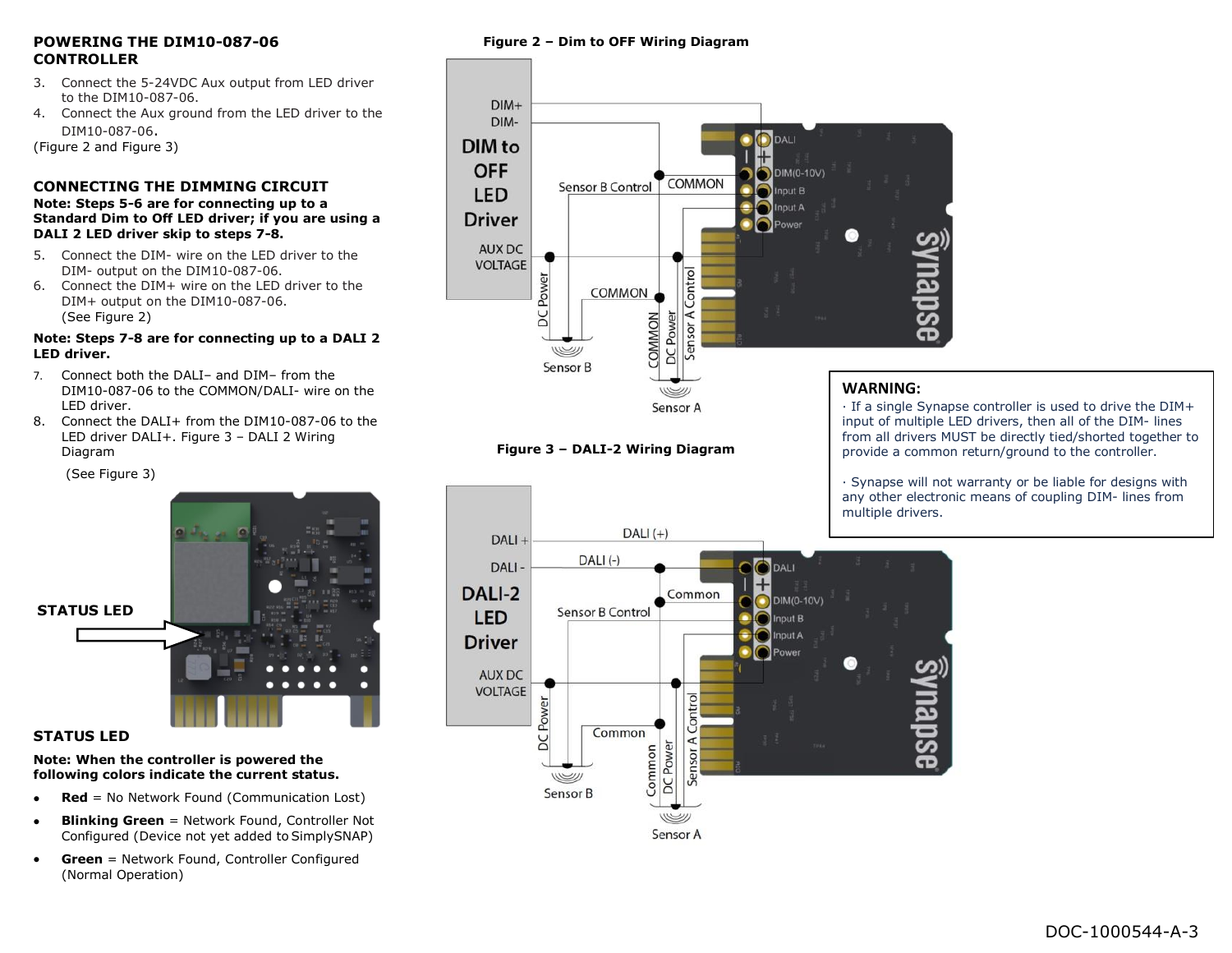## **POWERING UP THE FIXTURE AND CONTROLLER**

After connecting the Controller to the LED Driver and any sensors, make sure to cap any unused wires. Switch power on to the fixture. The light should turn on.

**Note: When switched on, lamps should turn on to full brightness with approximately 10 VDC signal on the DIM+ wire using the DIM- wire as reference.**

Refer to the SimplySNAP User's Manual for information on provisioning the DIM10-087-06.

## **CONNECTING THE u.FL CABLE**

An u.FL antenna may be connected to the DIM10-087- 06 in order to get maximum RF connectivity. The recommended antenna kits are:

- KIT-ANTUFL18-01
- KIT-ANTUFL18-02
- KIT-ANTUFL18-03
- KIT-ANTUFL18-04

Please see the DIM10-087-06 cut sheet or contact Synapse sales for more information.

To install the antenna:

- 1. Make sure the power is off.
- 2. Attach the 50 OHM Terminator to the RP-SMA bulkhead hand tight before attaching the u.FL cable (Figure 5) to the u.FL terminal (Figure 4). Keep the 50 OHM Terminator on the cable until mounting the bulkhead in the fixture or attaching an antenna for testing.
- 3. Use the insertion tool, PN U.FL-LP-IN, to mate the connectors. The mating axis of both connectors must be aligned so that the connectors can be mated. The "click" will confirm a fully mated connection. Do not attempt to insert on an extreme angle.
- 4. Route the antenna cable such that there is no upward tension between the cable and the u.FL connector.
- 5. To disconnect the connectors, insert the end portion of the Extraction Tool, U.FL-LP-N-2, under the connector flanges and pull off vertically, in the direction of the connector mating axis.



**Figure 4- u.FL Terminal**

## **ATTACHING THE BULKHEAD**

Keep the 50 OHM Terminator on the bulkhead at all times until the antenna replaces the 50 OHM Terminator. When installing the bulkhead, the technician must be grounded with a proper ground strap. After installing the bulkhead in the fixture, replace the 50 OHM Terminator.

## **ATTACHING THE ANTENNA**

When it is time to attach the antenna, touch a grounded surface, remove the 50 OHM Terminator and screw on the antenna hand tight. Tighten a 1/4 turn with a pair of needle nose pliers. Do not over tighten or the RF pin in the bulkhead will crack, creating poor RF link quality.



# **DIMMING**

Below are some recommendations for successful dimming using the DIM10-087-06. The dimming control wires are referenced as Dim+ and Dim-. The dimming signals have a Maximum voltage of 10V DC.

- Use multi-strand 18 Gauge Wire for noise immunity and current capability
- Do not ground the dimming wire; this is a return signal and is critical for dimming
- Route dimming wires away from AC lines if possible
- Use connections with properly sized connectors
- Eliminate excess wire between fixtures; Line length will cause voltage drop
- Maximum of 4 LED Drivers per controller, consult Synapse Support if a greater ratio is needed.